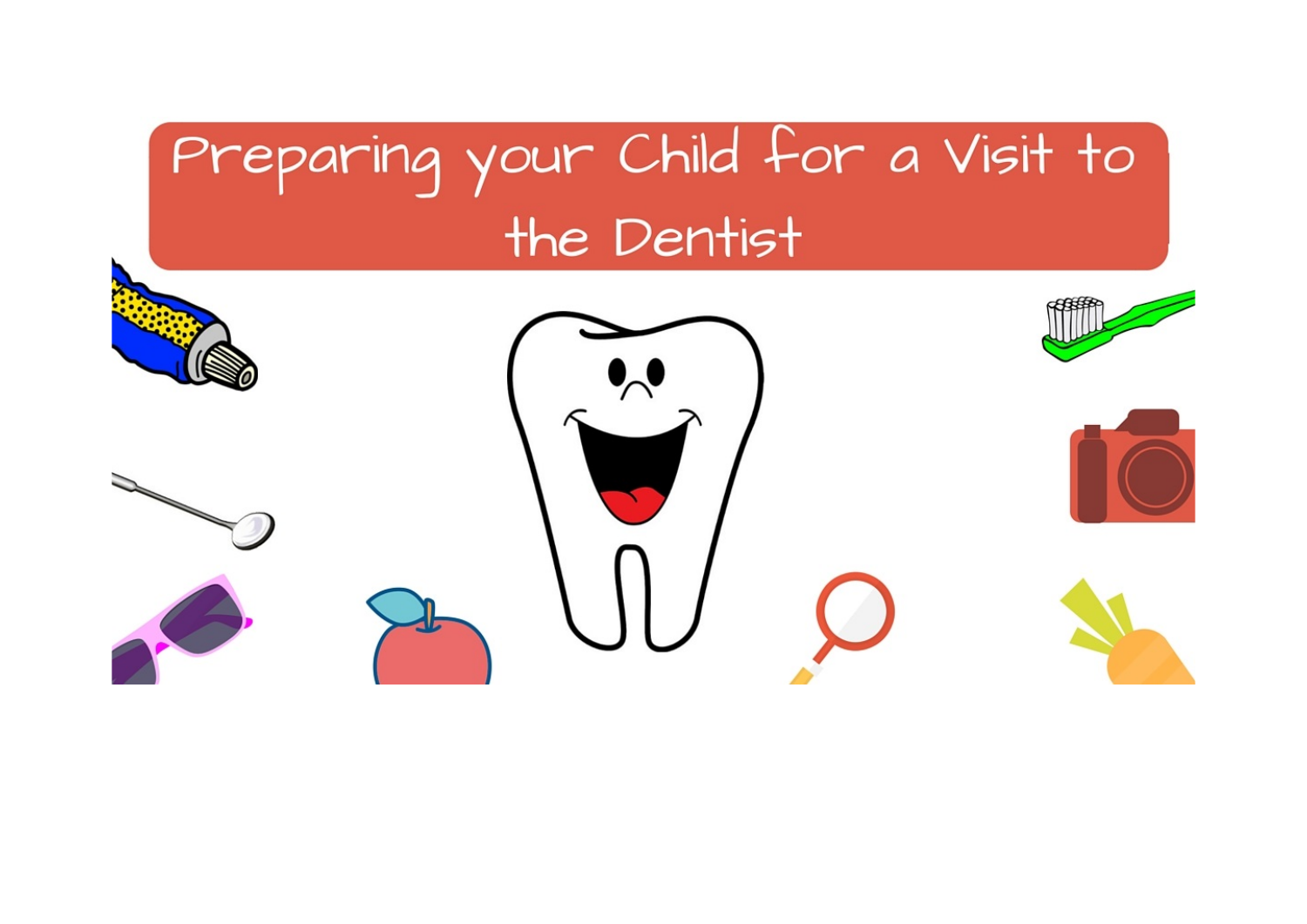# **A Social Story**

# **Tom goes to the dentist**

"Tom goes to the dentist", based on the work of Dr Siobhan Doherty Principal Dental Surgeon, HSE, Dublin South West-Kildare West Wicklow Service Area, was developed by Dr Maura Haran, Senior Dental Surgeon – Special Needs and Breda McCarthy Senior Dental Nurse, Waterford Community Services.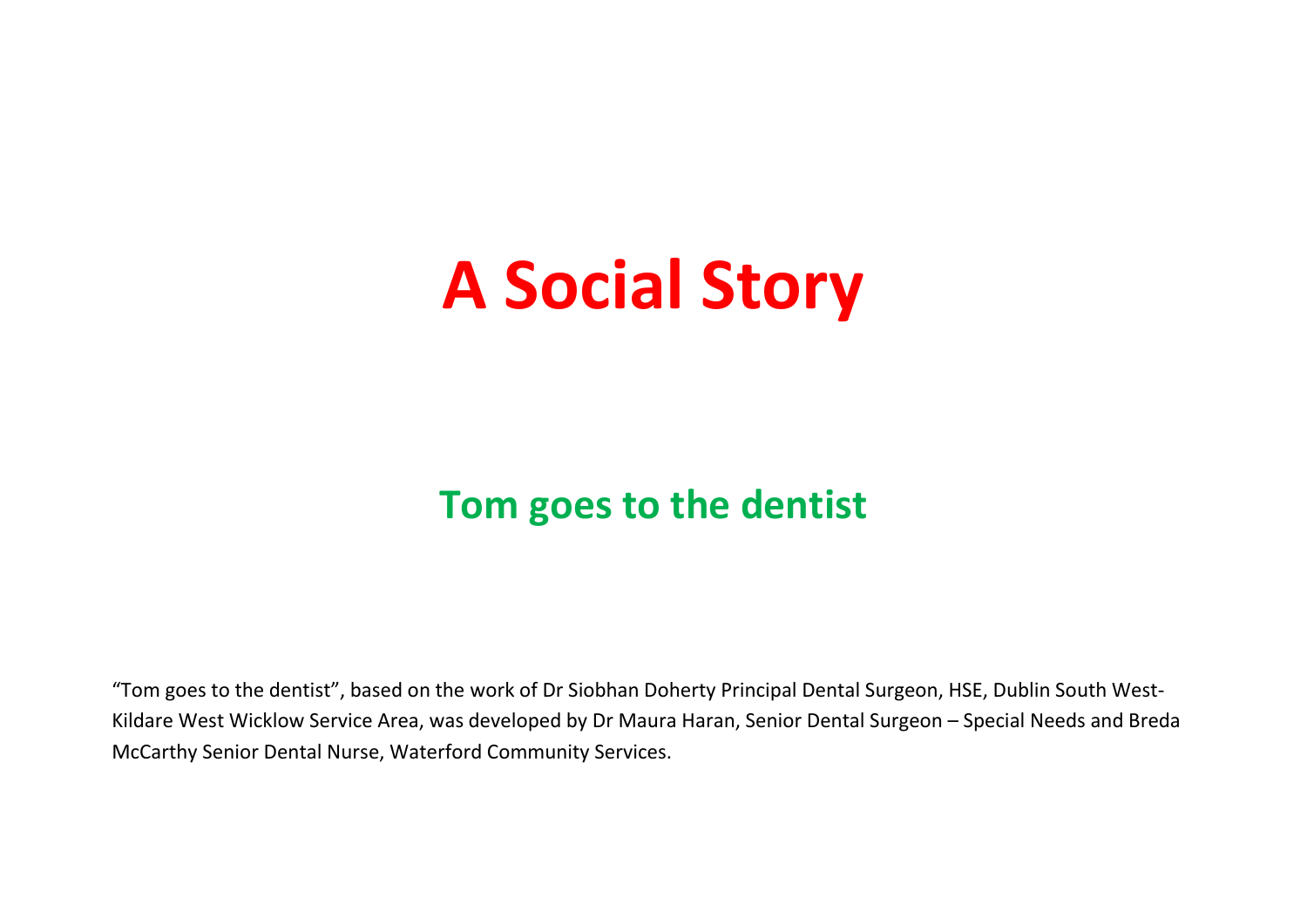# **Preparing for the dental visit**

**Some people with autism find it helpful to prepare for their visit to the dentist. The dental team want to support you in this preparation. Please let us know when you arrive if there are any issues which may make the dental setting challenging e.g. oral sensory issues, sensitivity to noise, light or anything else that you might think might be important.**

**We include a Social Story in this booklet which you can use to practice going to the dentist. You can go through the steps including:**

- **Sitting in the dentist's chair**
- **Keeping their hands on their tummy**
- **Taking deep breaths in and out and feeling their tummy rise and fall with each breath**
- **Putting on the sunglasses**
- **Opening their mouth**
- **Holding their mouth open**
- **Counting their teeth**

**We also enclose a play mirror similar to the mirror which the dentist will use during the dental examination. Practicing with this should make the dental visit less challenging. We suggest you make a game of using this mirror to examine siblings/parents teeth at home in a fun manner. Perhaps you could ask the 'patient' to practice holding his/her mouth open for counts of 5-10 seconds. Please bring this mirror and the toothbrush used at home with you to the dental visit.**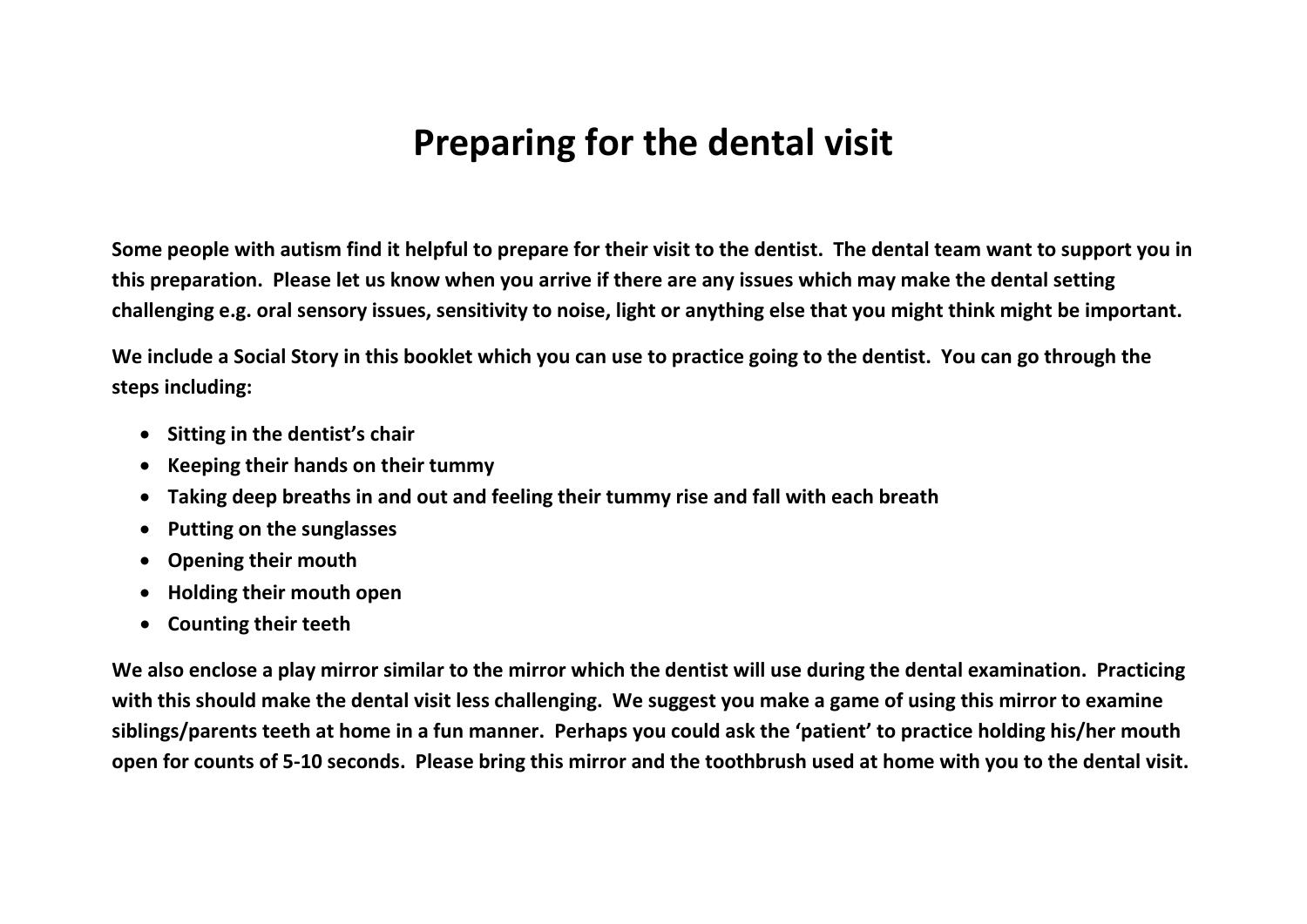

**This is a story about Tom going to the dentist.**

**This is Tom and his Mum outside the dental clinic in Waterford.**

**Tom goes into the clinic with his Mum.**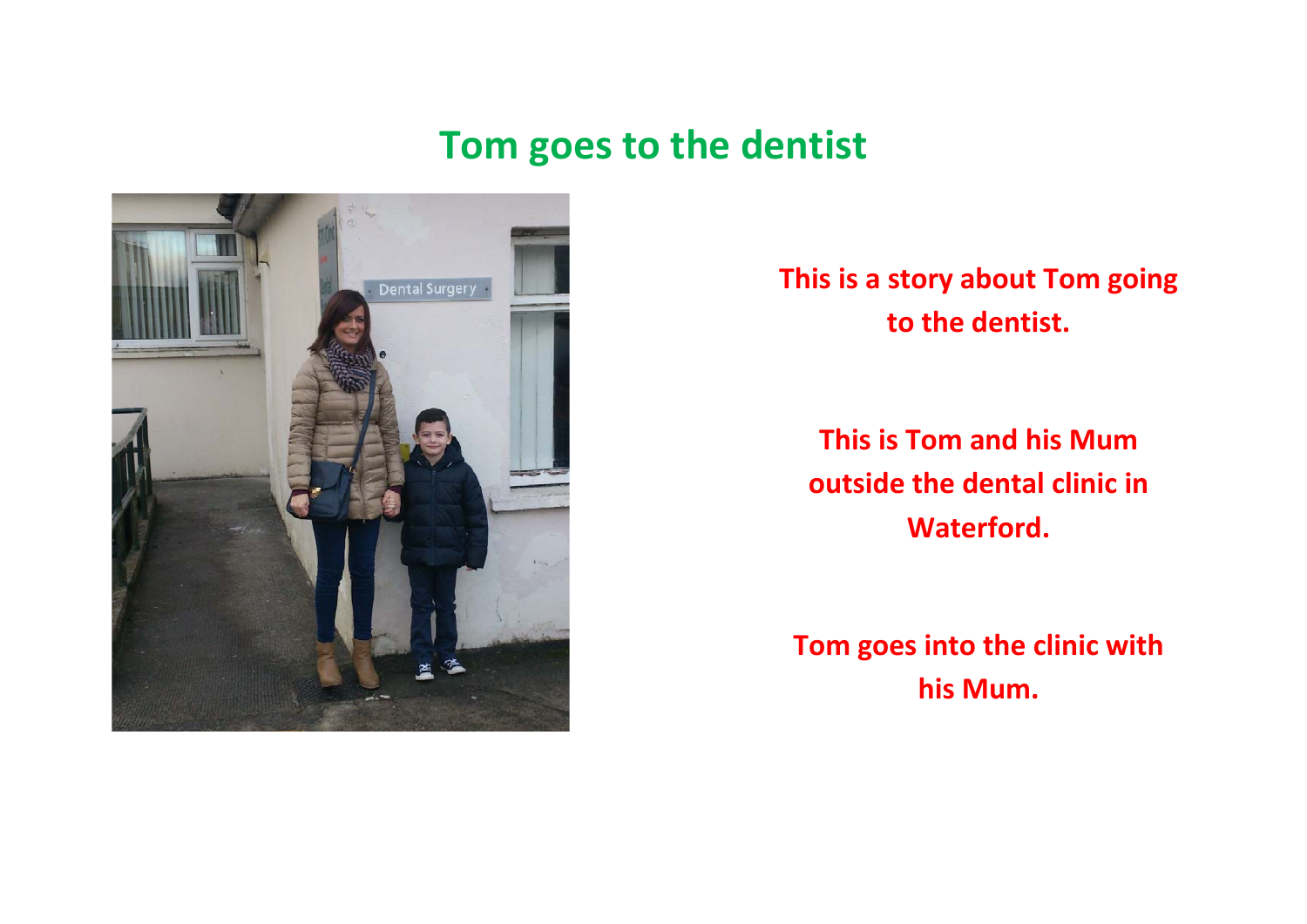



#### **This is Tom and his Mum in the waiting room.**

**There is a yellow and orange and green desk for drawing pictures while you wait to see the dentist.**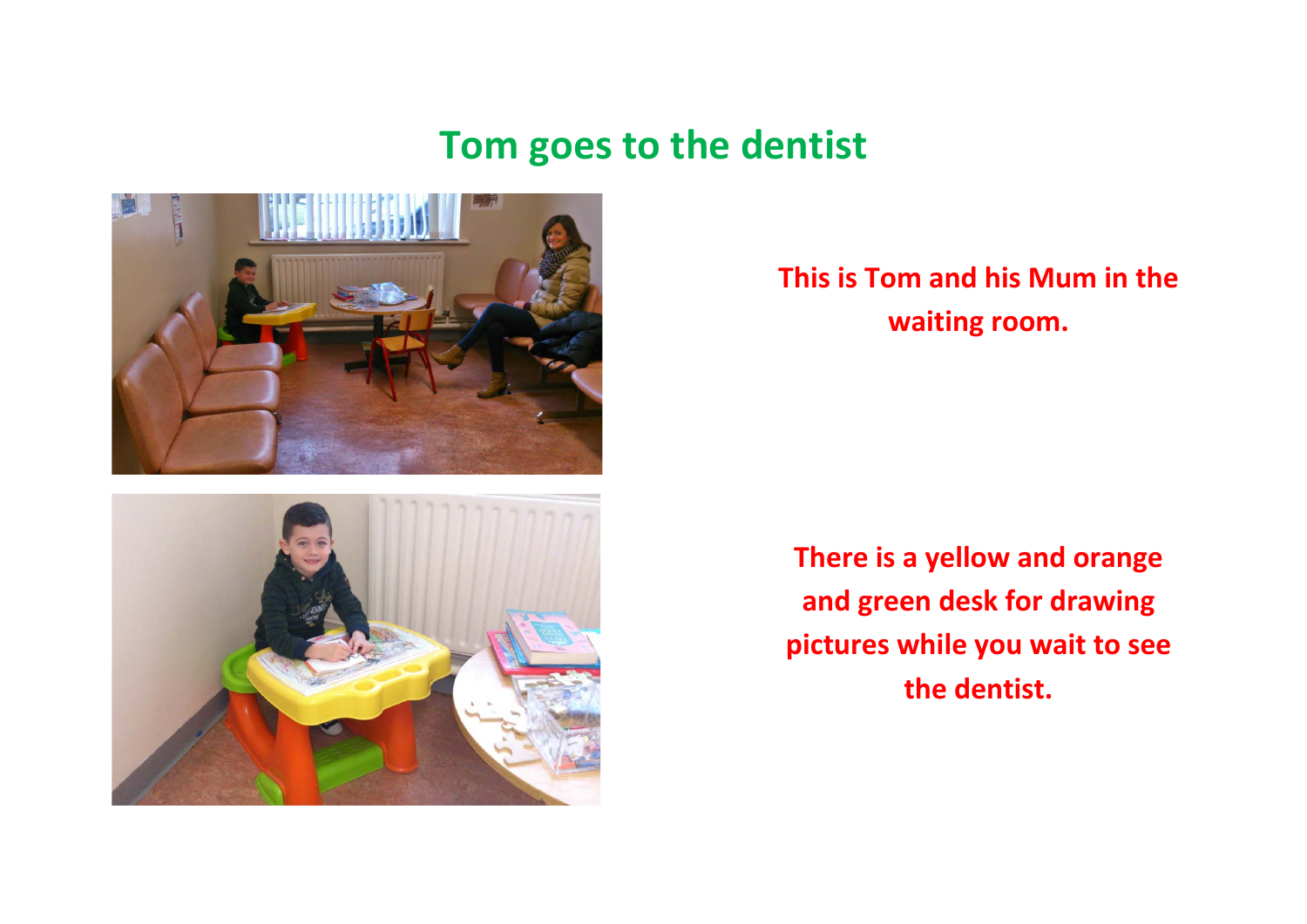

**The dentist meets Tom in the waiting room.**

**She brings Tom and his Mum into the room with her special green chair.**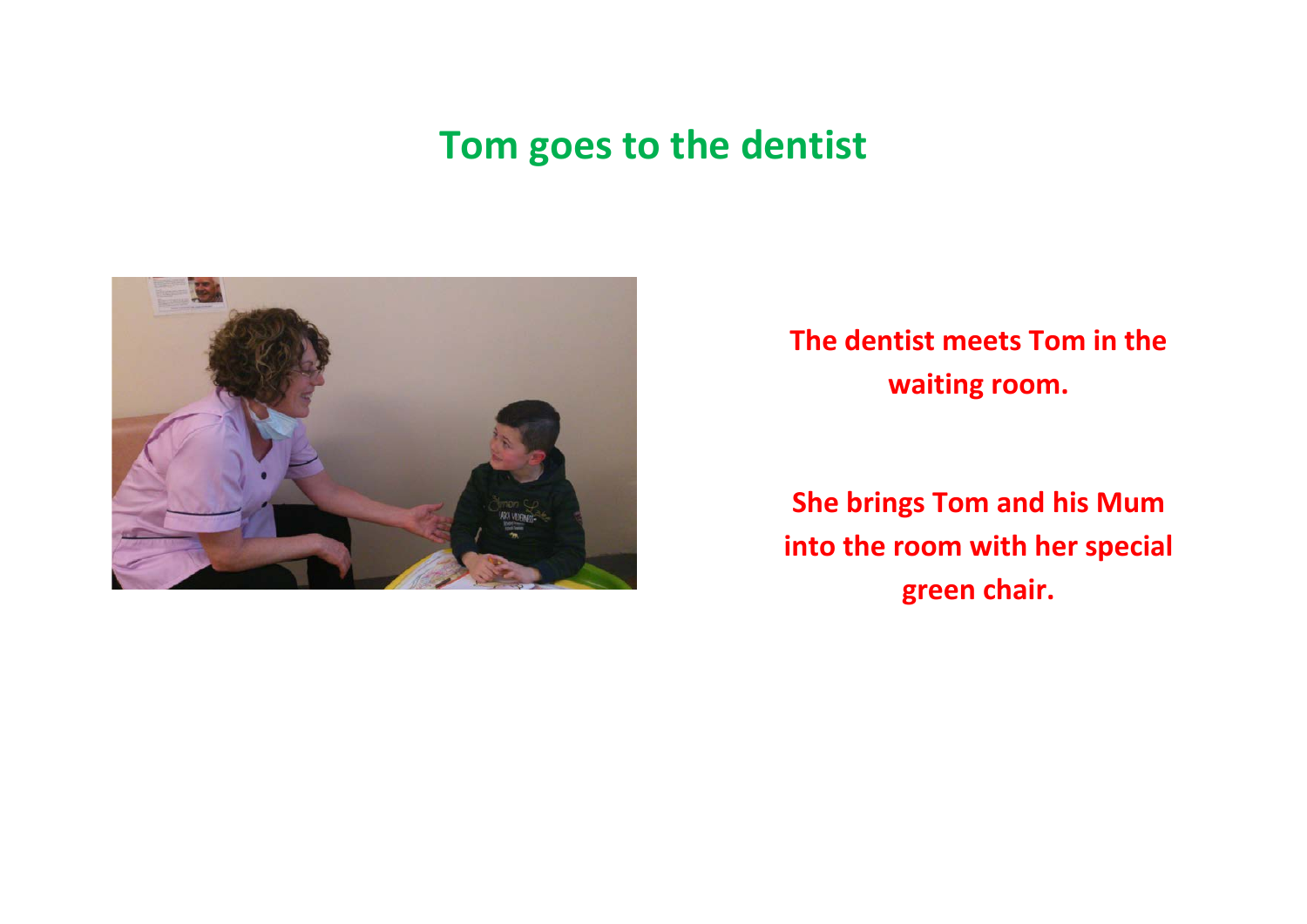

**The dentist and the dental nurse are very friendly.**

**They are happy to see Tom.**

**They wear gloves on their hands and masks on their faces. This is just to keep the clinic nice and clean.**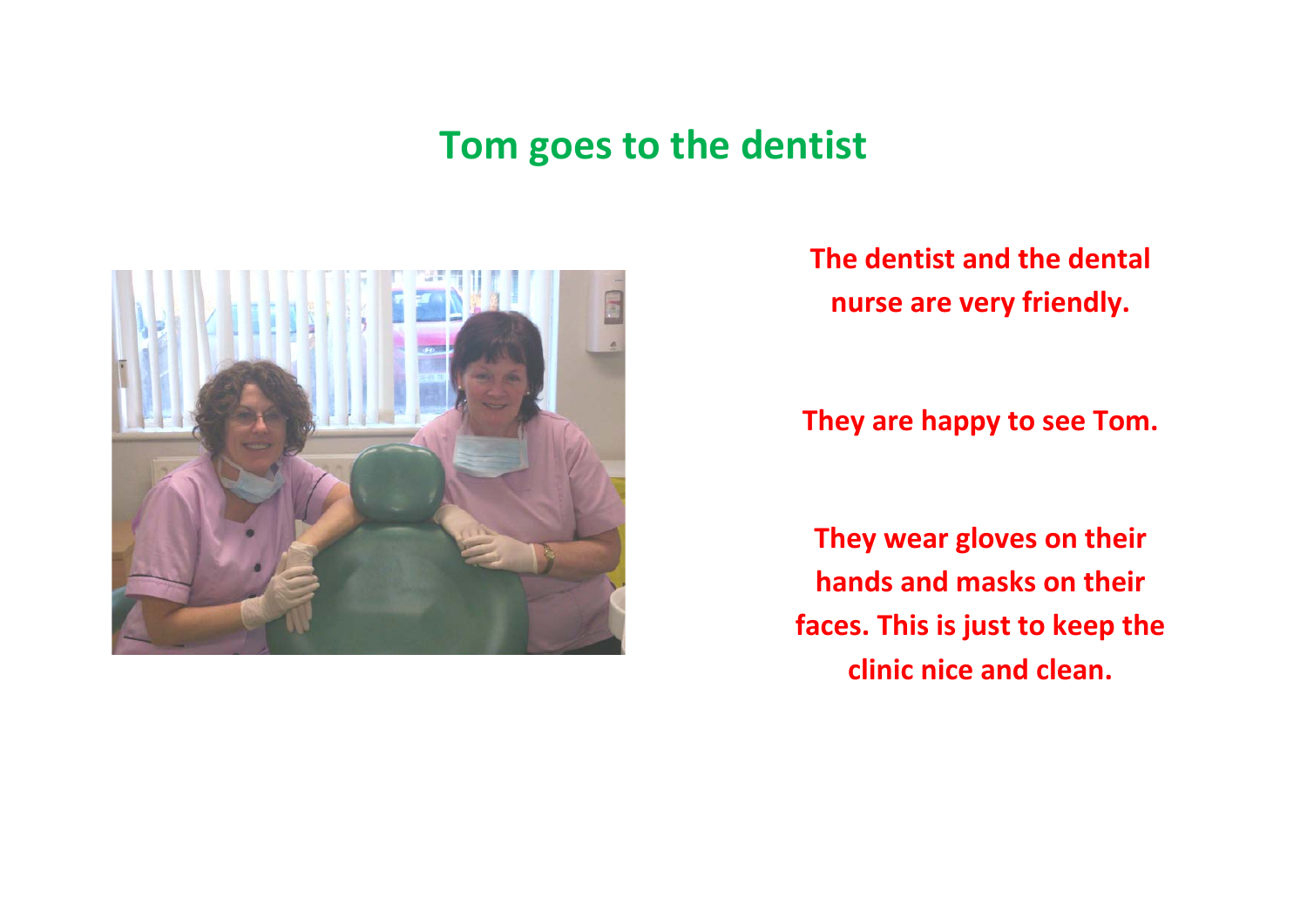

**Tom sits in the green chair so the dentist can check his teeth.**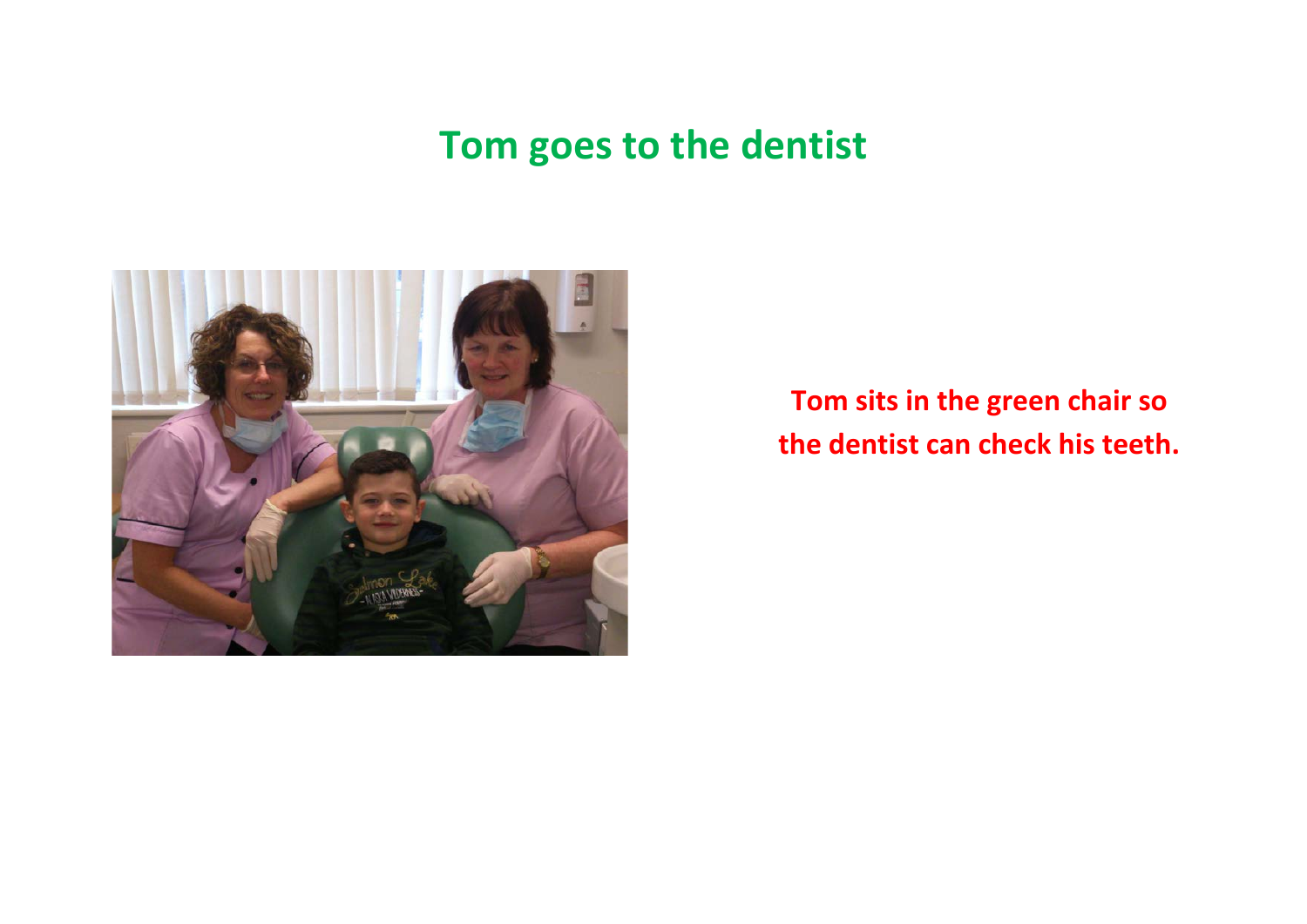



**The dentist turns on a bright light so she can see Tom's teeth.**

**Tom wears sunglasses because the light is bright.**

**He puts his hands on his tummy and takes deep breaths in and out.**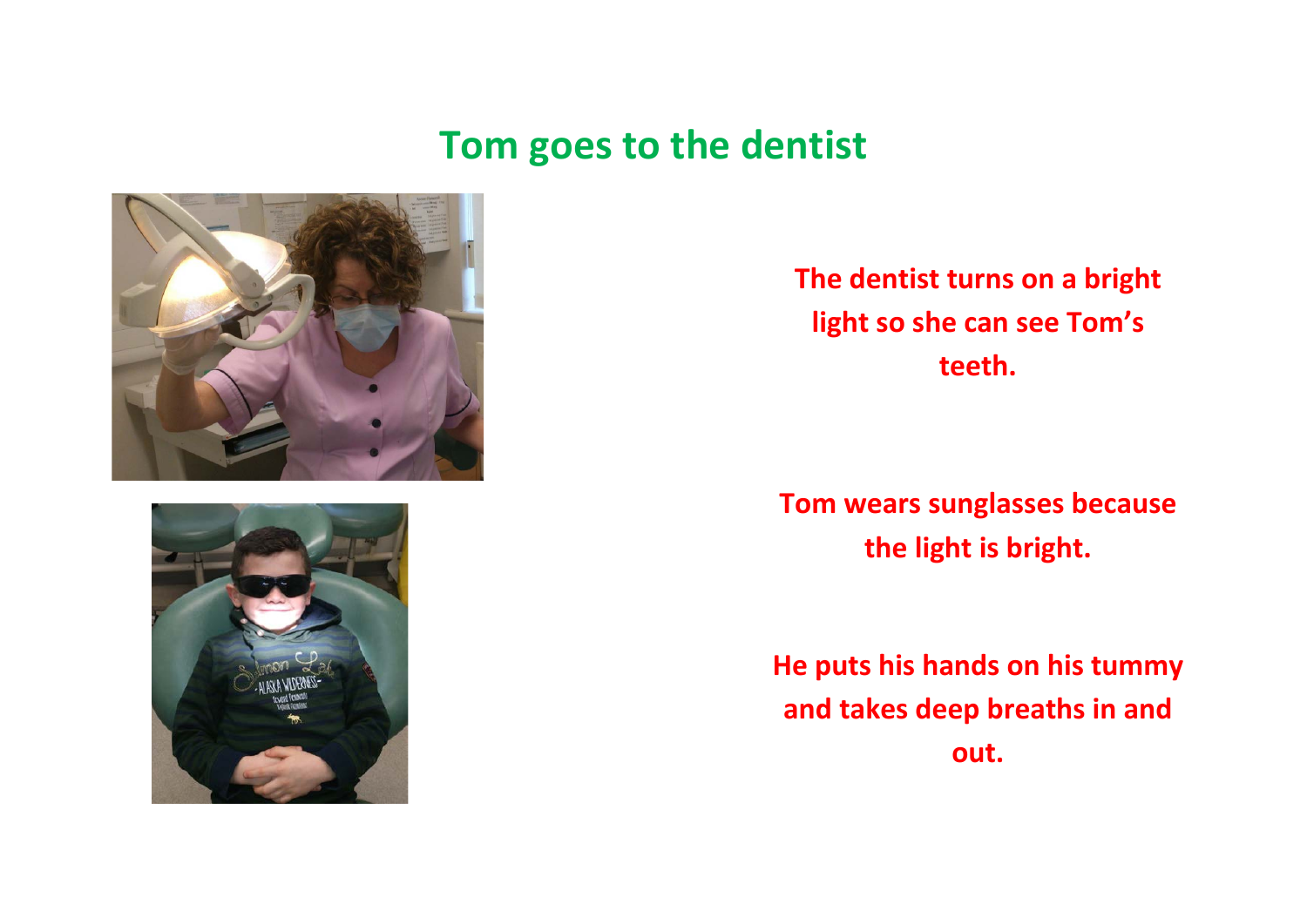

**The dentist counts and checks Tom's teeth with a small mirror.**



**The dentist brushes Tom's teeth.**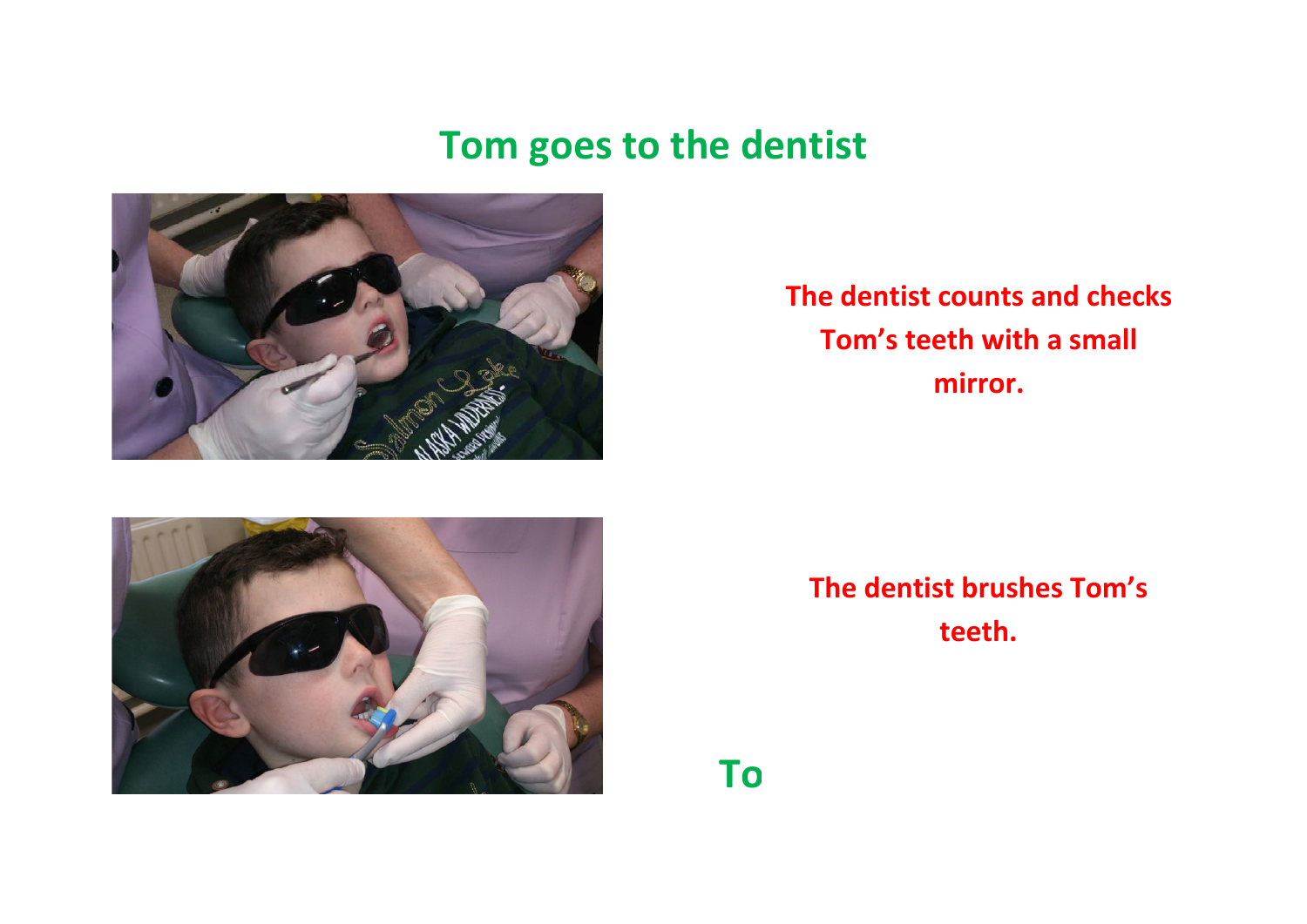

**Tom is now finished. He sits up in the chair.**

**He gives the sunglasses back to the dental nurse.**

**The dental nurse gives Tom a sticker as a reward for doing so well.**

**Tom goes to the dentist**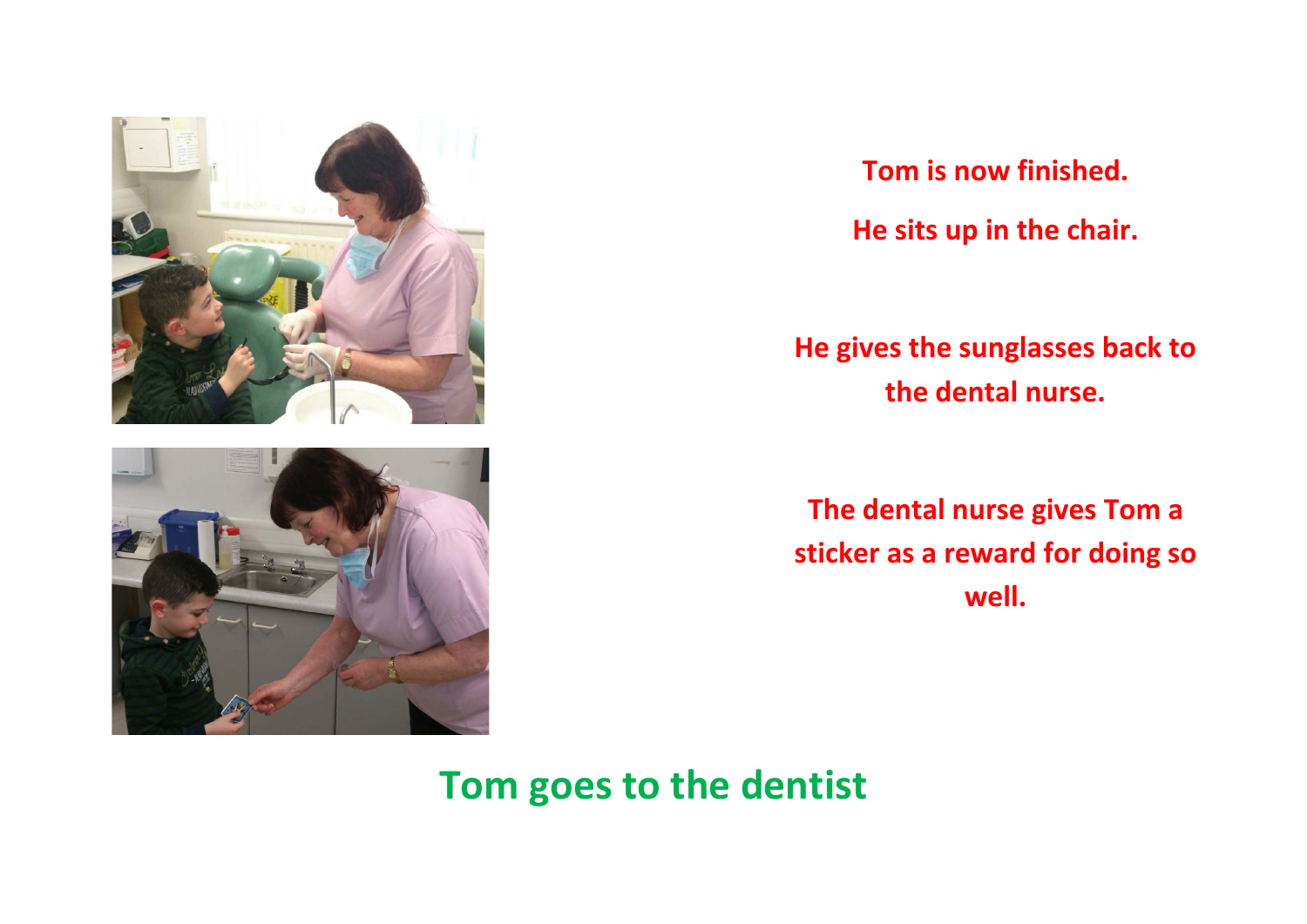

#### **The dentist and dental nurse say goodbye**

**Tom says goodbye.**

**He leaves the clinic with his Mum.**

# **Tom goes to the dentist**